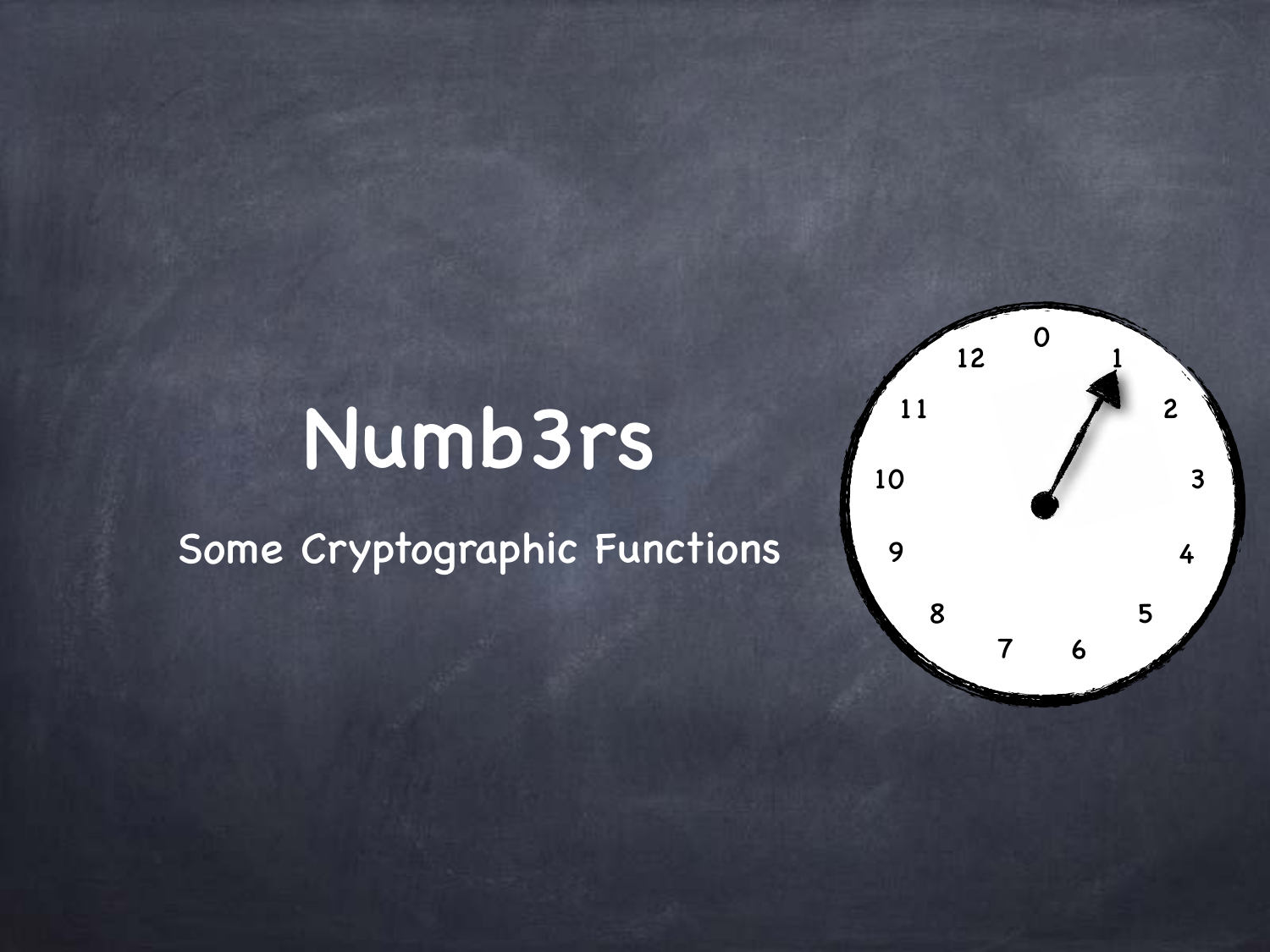## A Word on Efficiency

- Very huge numbers have very short representation
- Take a 256 bit integer,  $11...1 = 2^{256}-1$
- Can a computer just count up to this number?
	- No. Not even if it runs
		- at the frequency of molecular vibrations (10<sup>14</sup> Hz)
- for the entire estimated lifetime of the universe (< 1018 s) What if you recruited every atom in the earth (≈1050) to do the same?
	- OK, but still will get only to  $10^{82} \approx 2^{272}$ .
	- And even if you recruited every elementary particle in the known universe ( $\approx$ 10<sup>80</sup>), only up to 10<sup>112</sup>  $\approx$  2<sup>372</sup>
- **The whole known universe can't count up to a 400-bit number!**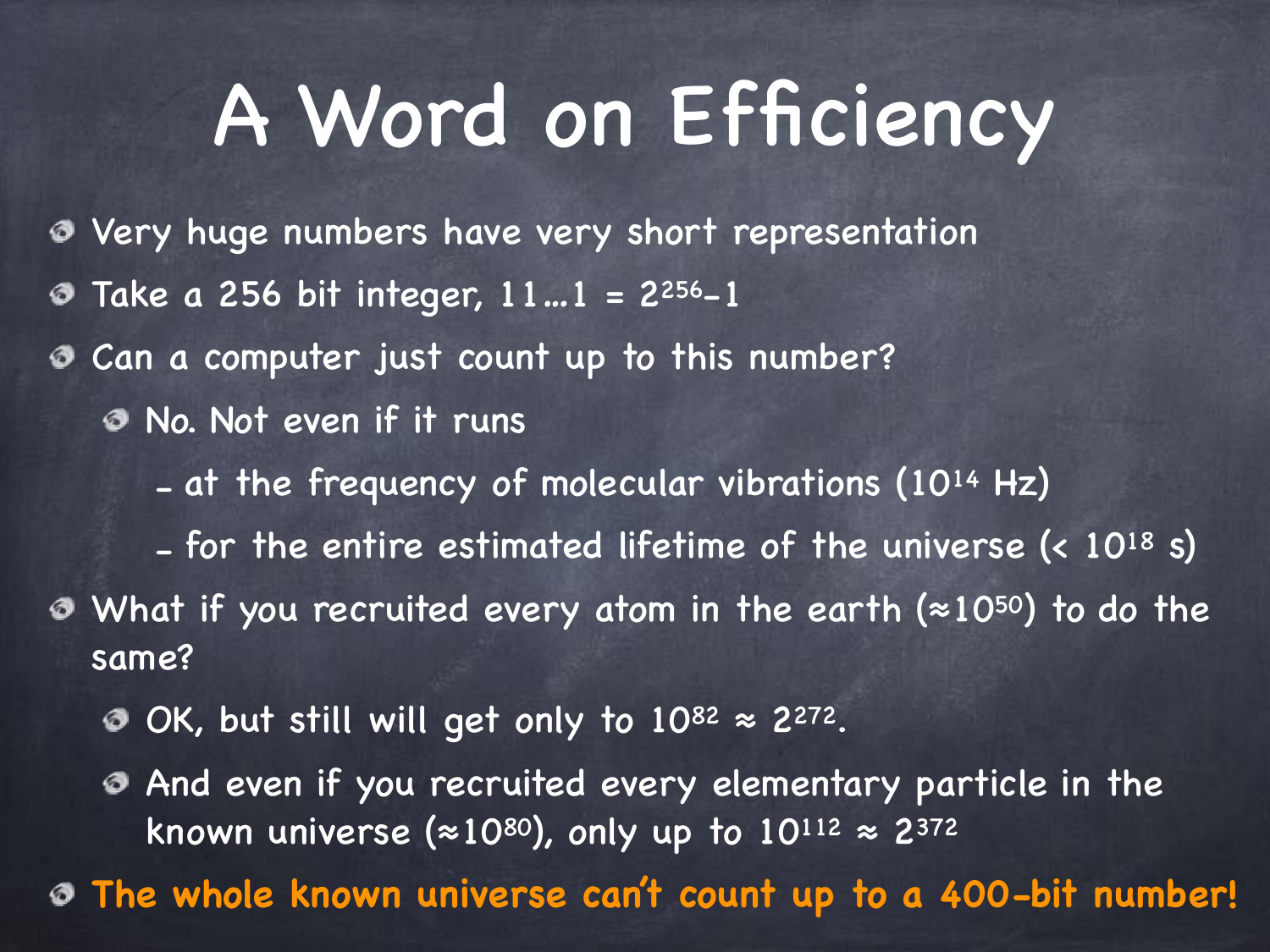## A Word on Efficiency

**The whole known universe can't count up to a 400-bit number! But we can quickly add, multiply, divide and exponentiate much larger numbers. Even find gcd for them!**

Roughly, can "compute on" n-bit numbers in n or n2 steps

But not if you try an algorithm based on counting through all the numbers! That takes  $2<sup>n</sup>$  steps. (e.g., exponentiation using naïve repeated multiplication)

**For some problems involving n-bit numbers we don't know algorithms that do much better than 2n, 2n/2 etc.**

We believe for some such problems no better algorithms exist!

(Currently, only a belief based on failure to discover better algorithms)

Such hardness forms the basis of much of modern cryptography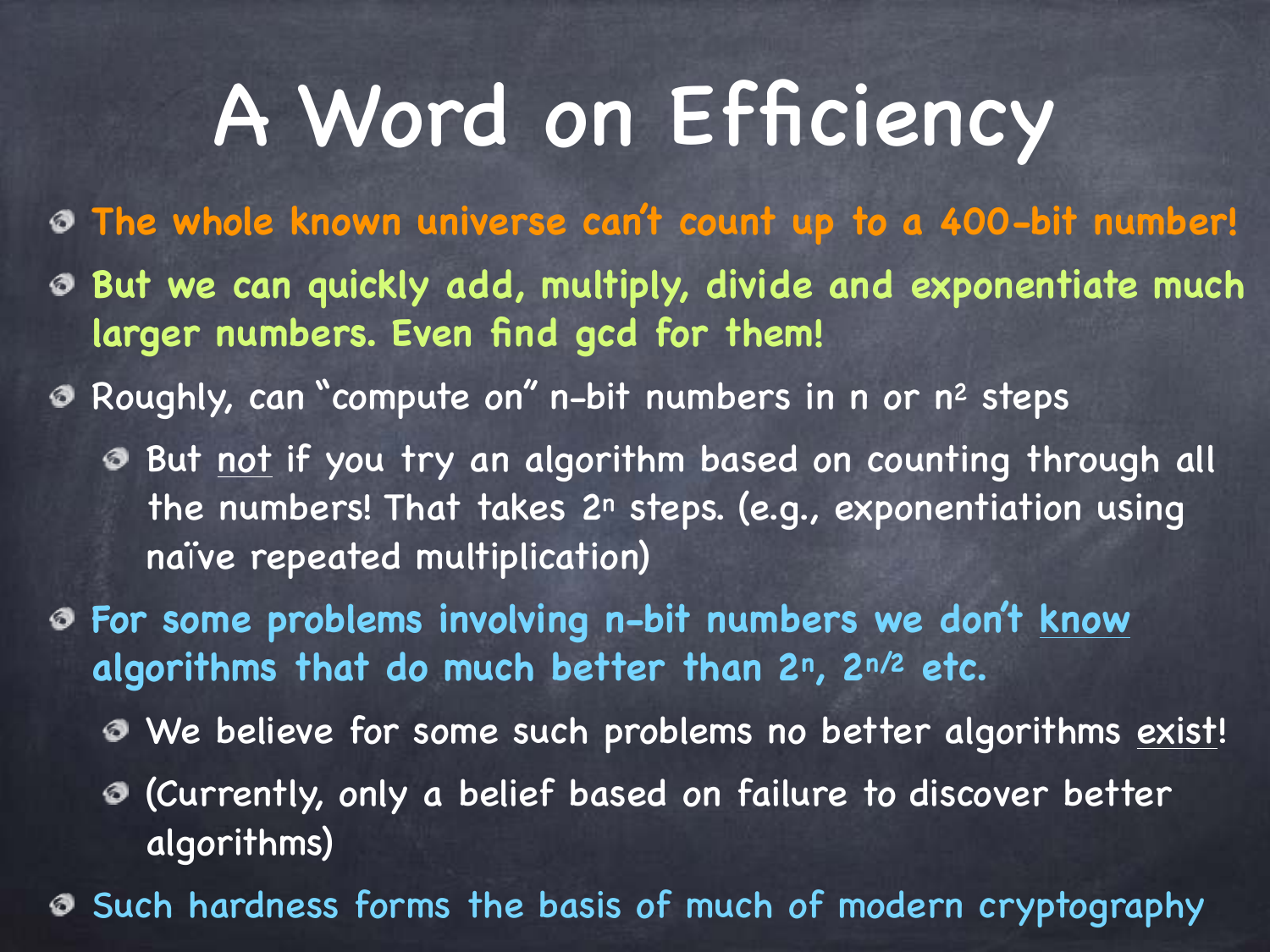# Cryptography from  $\mathbb{Z}_m^*$

#### Trapdoor One-Way Permutation จ

- Often a building block in "public-key encryption"
- Roughly, it's a bijection (permutation) that is easy to compute but hard to invert (one-way); but while defining the function you can setup a secret (trapdoor) that makes it easy to invert too
- Will see two trapdoor one-way permutation candidates, based on modular exponentiation
	- Rabin's function
	- Rivest-Shamir-Adleman (RSA) function
- Both use a modulus of the form m=pq (p,q large primes)
	- **Breaking would be easy if m were prime**
	- Also can be broken (using CRT) if factors of m known.ぁ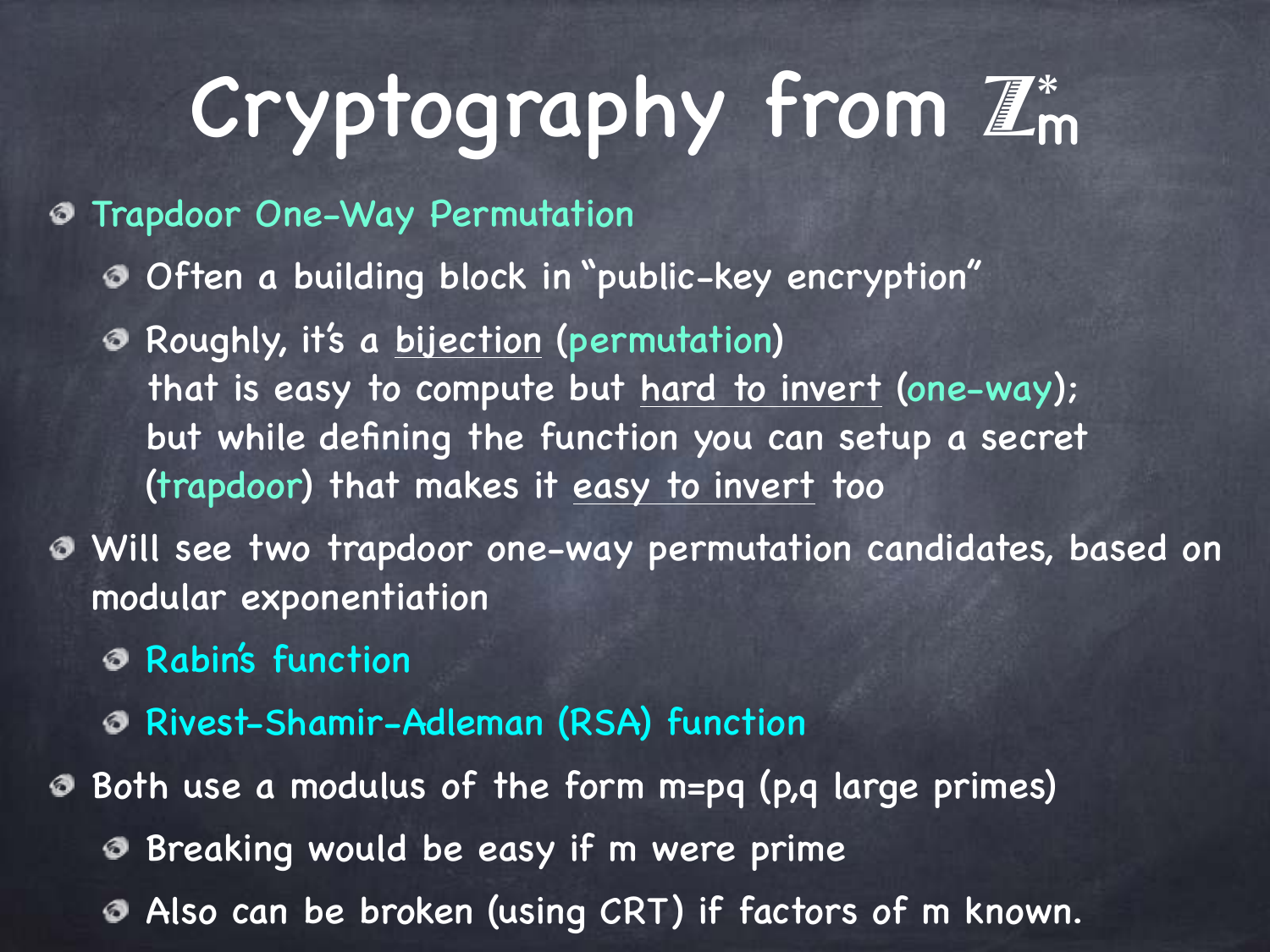## Square-roots in QR\*

In  $\mathbb{Z}_p^*$   $\mathcal{N}(x^2) = \pm x$ 

If (p-1)/2 odd, squaring is a permutation in  $\mathbb{R}^*_p$ 

This permutation is easy to compute both ways ぁ In fact  $\mathcal{N} z = z^{(p+1)/4} \in \mathbb{QR}_p^*$  (because (p+1)/2 even)  $\circledcirc$ 

Say  $z = x^2 \in \mathbb{Q} \mathbb{R}^*_p$ .  $(z^{(p+1)/4})^2 = x^{(p+1)} = x^2$ 

Rabin function defined in QR\* **<sup>m</sup>** and relies on keeping ぁ the factorisation of m=pq hidden



Recall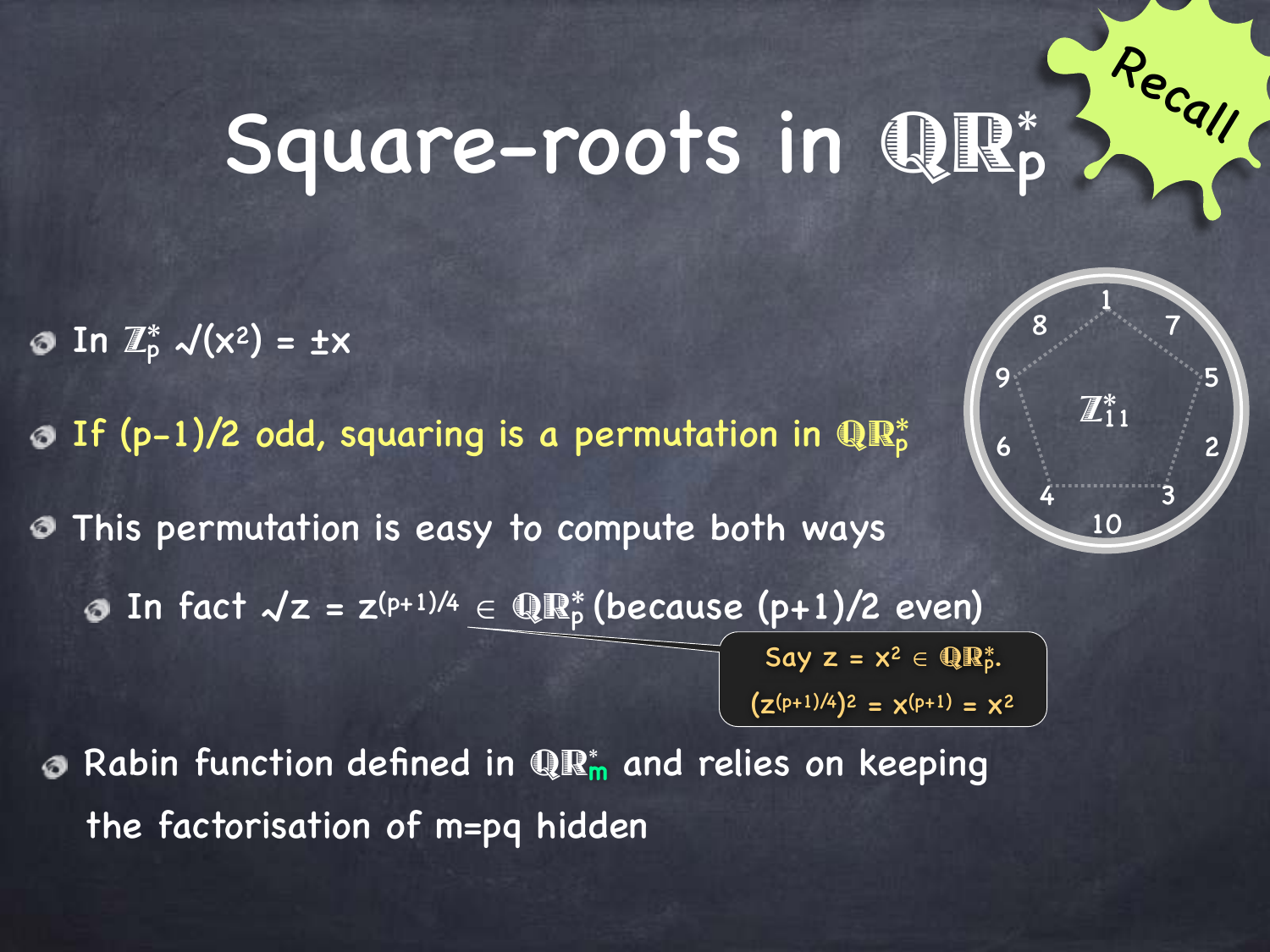## Rabin Function

Trapdoor One-Way Permutation Candidate

- $Rabin_m(x) = x^2$  (in  $\mathbb{R}^m$ )
	- with m=pq (p,q random k-bit primes for, say k=2000)
	- If p,  $q = 3 \pmod{4}$ , then in  $\mathbb{QR}_m^*$  this function

Is a permutation

i.e.,  $(p-1)/2$  and  $(q-1)/2$  are odd

Has a trapdoor for inverting, namely (p,q)

**8** By CRT: Let  $x \mapsto (a,b)$ . Then  $\sqrt{x} \mapsto (\sqrt{a},\sqrt{b}) = (a^{(p+1)/4}, b^{(q+1)/4})$ 

Conjectured to be a one-way function ぁ